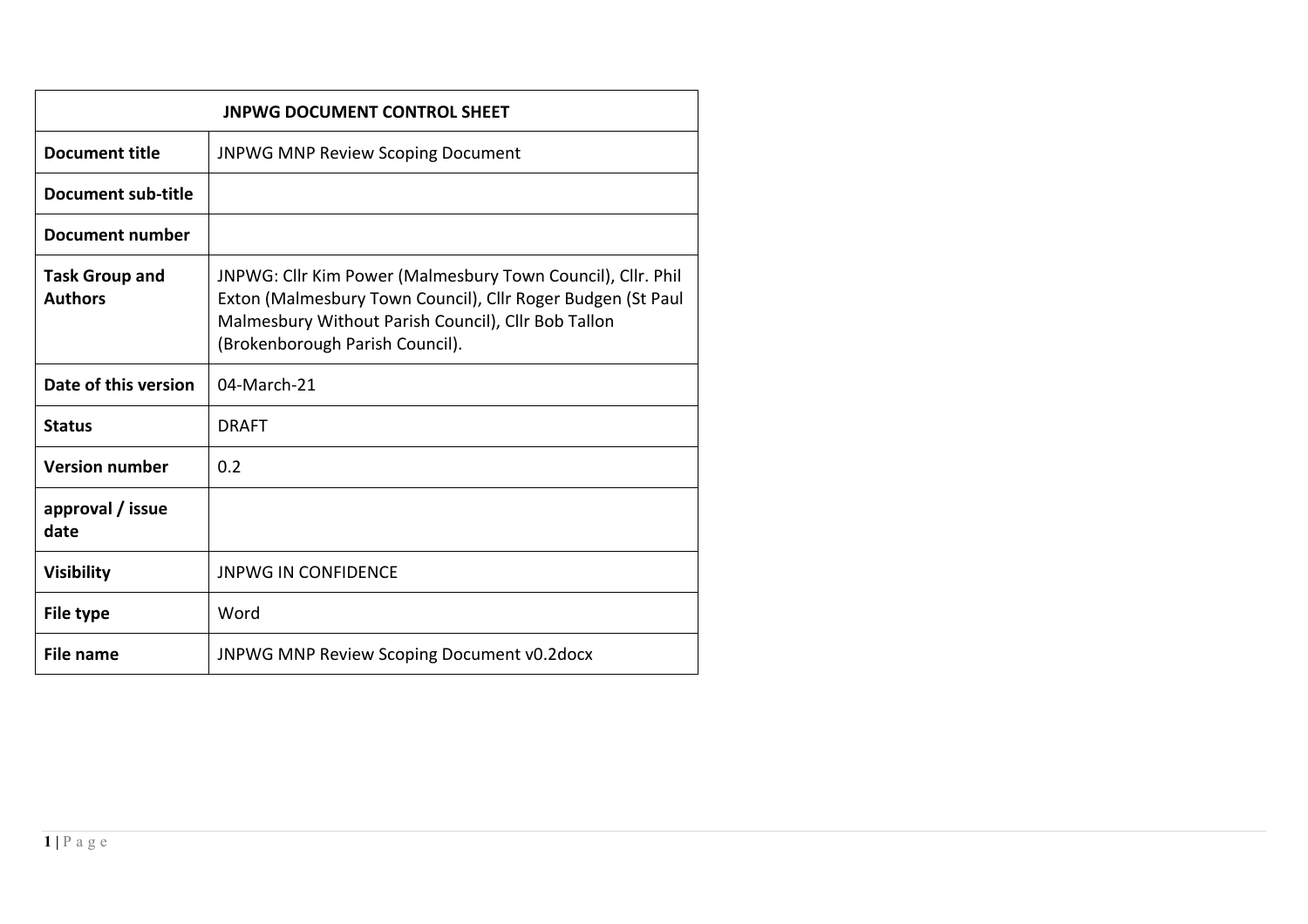#### Malmesbury Area Neighbourhood Plan Review Scoping

# **1 Effectiveness**

How are policies being applied to shape decisions?

| <b>Policy</b> |                                                                                                                                                                                                                                                                                                                                                                                                                                                                                                      |                                          |                                                           | <b>What Evidence</b>                                                            |                        | <b>Achieving Plan</b>                                                   | <b>Consistent with</b>                                                | Comment                                                                              | <b>RAG</b>                                                                                |        |
|---------------|------------------------------------------------------------------------------------------------------------------------------------------------------------------------------------------------------------------------------------------------------------------------------------------------------------------------------------------------------------------------------------------------------------------------------------------------------------------------------------------------------|------------------------------------------|-----------------------------------------------------------|---------------------------------------------------------------------------------|------------------------|-------------------------------------------------------------------------|-----------------------------------------------------------------------|--------------------------------------------------------------------------------------|-------------------------------------------------------------------------------------------|--------|
|               |                                                                                                                                                                                                                                                                                                                                                                                                                                                                                                      |                                          |                                                           |                                                                                 |                        |                                                                         | Objective?                                                            | NPPF/PPG                                                                             |                                                                                           | rating |
|               | 1. Sustainable development in the right places                                                                                                                                                                                                                                                                                                                                                                                                                                                       |                                          |                                                           |                                                                                 |                        |                                                                         | The 2019 Wiltshire<br>land supply statement<br>shows a surplus of 103 |                                                                                      | The latest figures supplied<br>from Wiltshire show a need<br>for an extra 95 houses 2016- |        |
|               | Area                                                                                                                                                                                                                                                                                                                                                                                                                                                                                                 | <b>Requirement</b><br>2006-26<br>2006-14 | <b>Housing already provided for</b><br><b>Completions</b> | <b>Specific</b><br><b>Permitted</b><br><b>Sites</b>                             | <b>Strategic sites</b> | <b>Housing to be identified</b><br><b>Remaining to</b><br>be identified | above the<br>requirement.                                             |                                                                                      | 2036, but since these figures<br>were released an extra 31<br>have been added to the      |        |
|               | <b>Malmesbury</b><br><b>Town</b>                                                                                                                                                                                                                                                                                                                                                                                                                                                                     | 885                                      | 483                                                       | 219**                                                                           | $\mathbf{0}$           | 183*                                                                    |                                                                       |                                                                                      | Backbridge development and                                                                |        |
|               | Remainder                                                                                                                                                                                                                                                                                                                                                                                                                                                                                            | 510                                      | 273                                                       | 86                                                                              | $\mathbf{0}$           | 151                                                                     |                                                                       |                                                                                      | 71 on Filands, plus any<br>windfall builds.                                               |        |
|               | <b>Community</b><br><b>Area Total</b>                                                                                                                                                                                                                                                                                                                                                                                                                                                                | 1395                                     | 756                                                       | 333                                                                             | $\mathbf{0}$           | 306                                                                     |                                                                       |                                                                                      |                                                                                           |        |
|               | $*$ 270 dwellings allocated in the Neighbourhood Plan $*$ includes 180 dwellings at Filands<br>Source: Wiltshire Council Housing Land Supply Statement, published June 2014 excluding Malmesbury<br>Neighbourhood Plan Allocations and corrected to allow for the double counting of East Cottage (8<br>dwellings)<br>As can be seen, over all 78% of the minimum housing requirement has planning permission or has<br>been built within the first eight years of the twenty-year period 2006-2026. |                                          |                                                           |                                                                                 |                        |                                                                         |                                                                       |                                                                                      |                                                                                           |        |
|               |                                                                                                                                                                                                                                                                                                                                                                                                                                                                                                      |                                          |                                                           |                                                                                 |                        |                                                                         |                                                                       |                                                                                      |                                                                                           |        |
|               | Policy 1<br>1.1.7. NP Page 17<br>Land to the north west of Malmesbury, south<br>of the Dyson Limited research and                                                                                                                                                                                                                                                                                                                                                                                    |                                          |                                                           | 16/06401/FUL<br>Persimmon Homes (Wessex)<br>submitted a planning application in |                        | <b>NOT YET</b>                                                          | Does it conflict<br>with national<br>policy?                          | Does the policy need<br>changing? Is it still needed?<br>How does it need to change? |                                                                                           |        |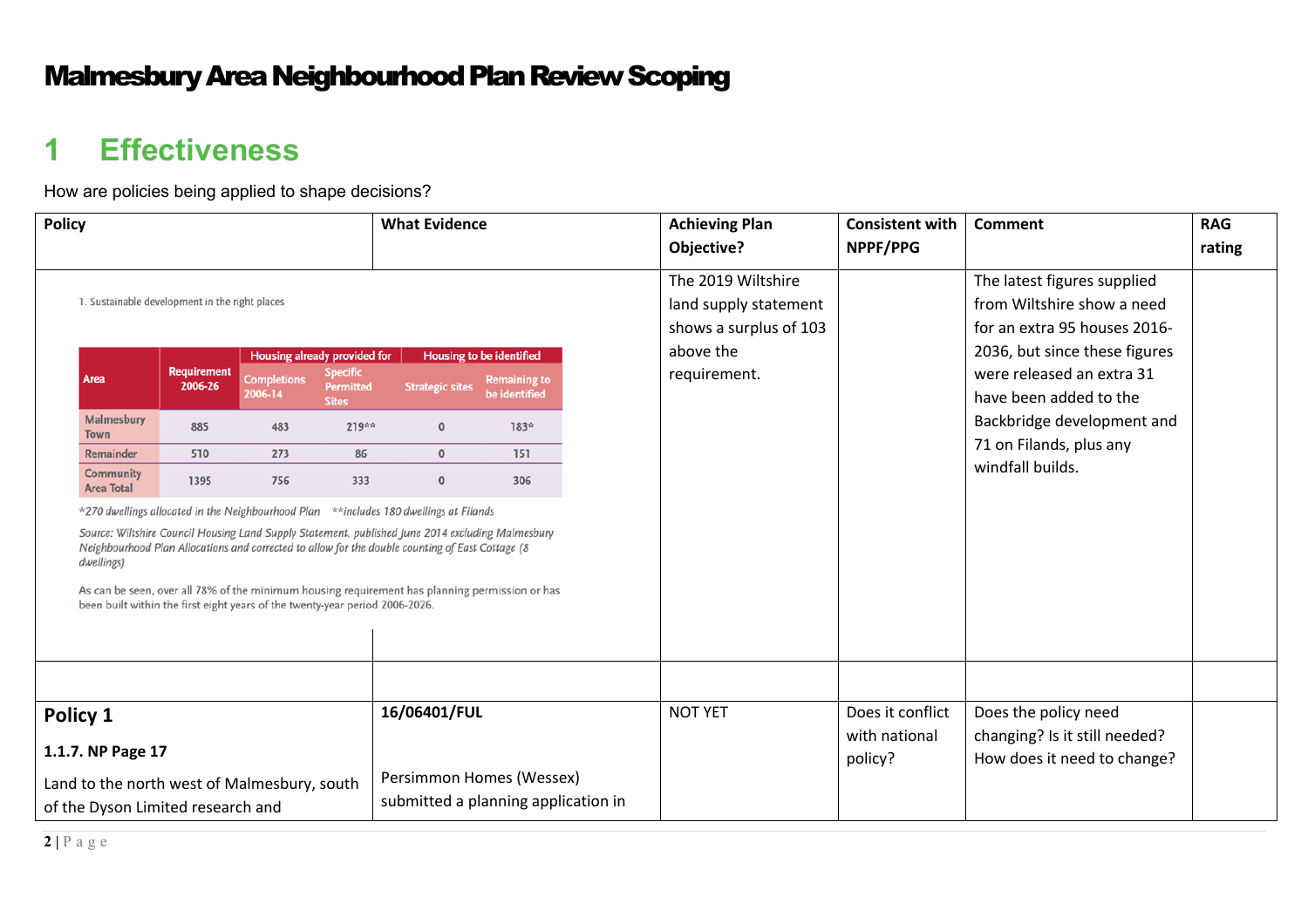| development facility and west of Malmesbury                                                                                                                                                                                                                                    | 2016.                                                                                                                                                           |  |  |
|--------------------------------------------------------------------------------------------------------------------------------------------------------------------------------------------------------------------------------------------------------------------------------|-----------------------------------------------------------------------------------------------------------------------------------------------------------------|--|--|
| CE Primary School (sites 3A and 15) is<br>allocated for approximately 170 dwellings of<br>mixed types and tenures and for an extension<br>to Malmesbury CE School, subject to the<br>following requirements:                                                                   | Significant progress, targeted date for<br>decision by Wiltshire Council Friday<br>23rd April 2021. No recent<br>correspondence showing on planning<br>website. |  |  |
| a) The development shall be designed to be in<br>keeping with the character of the historic<br>town centre and the overall approach to build<br>form, street layout and landscape and to                                                                                       | Latest application is for 201 homes as<br>opposed to 170 in the NP.<br>Differing views as to whether design                                                     |  |  |
| minimise any visual impact on the setting of<br>the town and the Cotswolds AONB.<br>b) The site layout shall include provision for<br>the construction of a new bridge suitable for<br>pedestrians and cyclists across the River Avon<br>to Park Road and for the provision of | and layout are appropriate. Unable to<br>ascertain whether or not NP<br>requirements will be met.                                                               |  |  |
|                                                                                                                                                                                                                                                                                | 12 <sup>th</sup> March 2019 Persimmon<br>submitted some documents including<br>"Backbridge, Malmesbury                                                          |  |  |
| pedestrian and cycle links to Tetbury Hill and<br>the town centre by way of the school access<br>and public footpath 'MALM 24'c) A                                                                                                                                             | (16/06401/FUL) - Summary of<br>comments received to September<br>2018 submission showing 63 queries/<br>issues for resolution with Wiltshire                    |  |  |
| comprehensive masterplan shall be<br>submitted to the Local Planning Authority for<br>approval which ensures a fully integrated and<br>co-ordinated development.                                                                                                               | Council. Unable to see from the<br>Planning website how this has been<br>progressed since then.                                                                 |  |  |
|                                                                                                                                                                                                                                                                                | The Wiltshire Council 5 Year Land<br>Supply as at April 2019 indicates 170<br>houses for the site, with an                                                      |  |  |
|                                                                                                                                                                                                                                                                                | expectation of 60 houses to come<br>forward 2024/25 and a further 60<br>houses 2025/26. Unsure as to                                                            |  |  |
|                                                                                                                                                                                                                                                                                | evidence to support this.<br>Mayor of Malmesbury wrote to                                                                                                       |  |  |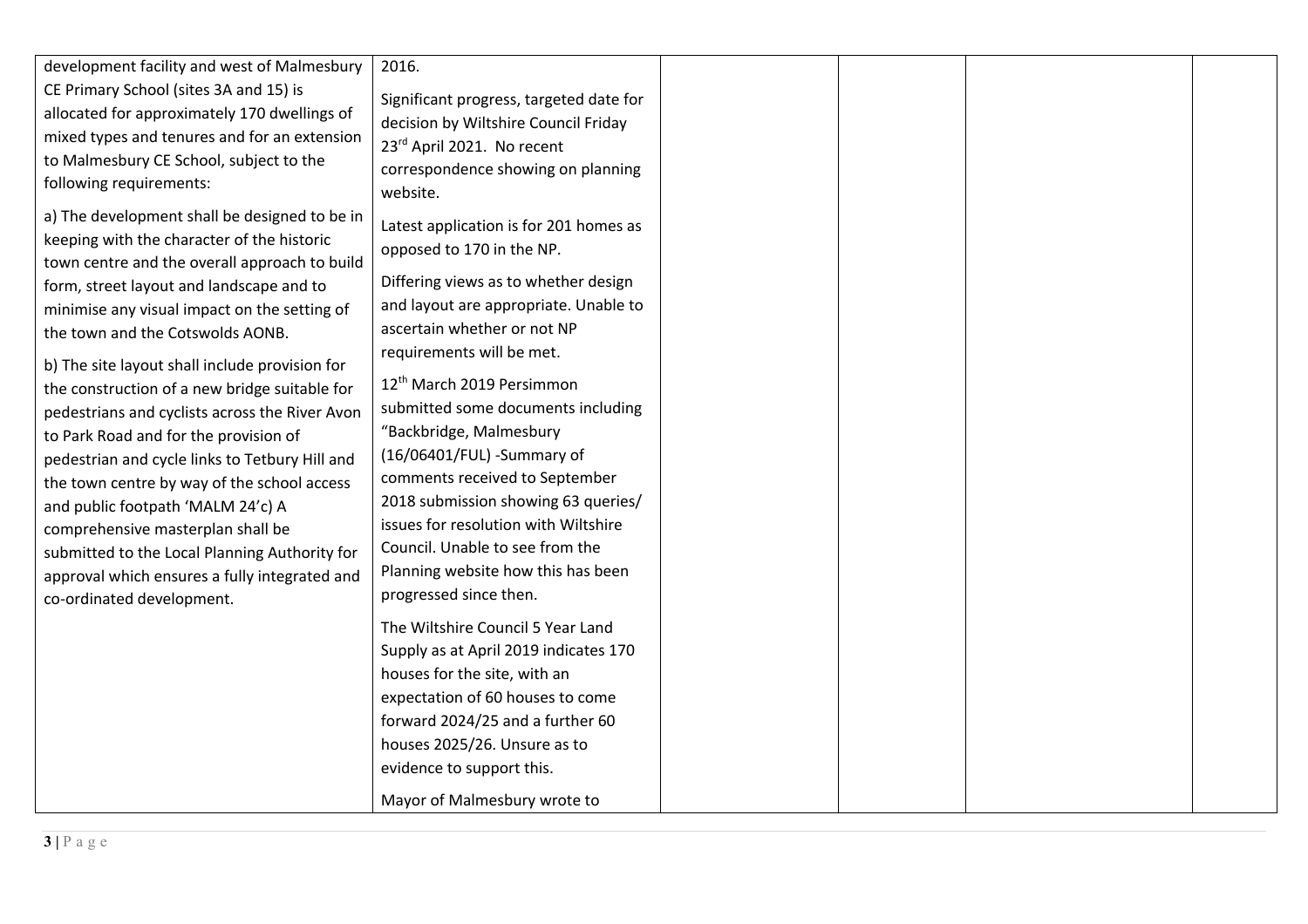|                                                                                                                                                                                                                                                                                                                                   | Wiltshire Council Planning in 2020 and<br>was told that conclusion was<br>'imminent'. No indication so far.<br>Requested a chaser letter to be sent.<br>(Em 19th Feb 2021).<br>Late Feb 2021, Cllr. Tallon, Chair of<br>Brokenborough Parish Council has<br>spoken with Julian Roper, new Head of<br><b>Construction at Persimmon (Wessex)</b><br>who has arranged for Chris Minors,<br>Land Director, to contact him for an<br>update. |                                   |                                                       |  |
|-----------------------------------------------------------------------------------------------------------------------------------------------------------------------------------------------------------------------------------------------------------------------------------------------------------------------------------|-----------------------------------------------------------------------------------------------------------------------------------------------------------------------------------------------------------------------------------------------------------------------------------------------------------------------------------------------------------------------------------------------------------------------------------------|-----------------------------------|-------------------------------------------------------|--|
|                                                                                                                                                                                                                                                                                                                                   |                                                                                                                                                                                                                                                                                                                                                                                                                                         |                                   |                                                       |  |
| <b>Policy 2</b>                                                                                                                                                                                                                                                                                                                   | 16/11603/OUT 19/07095/REM                                                                                                                                                                                                                                                                                                                                                                                                               | Does it conflict<br>with national | Does the policy need<br>changing? Is it still needed? |  |
| 1.1.7. NP Page 18                                                                                                                                                                                                                                                                                                                 |                                                                                                                                                                                                                                                                                                                                                                                                                                         | policy?                           | How does it need to change?                           |  |
| Land at Burton Hill to the north (site 10), east<br>(site 11) and south (site 6) of the Primary<br>Health Centre is allocated for approximately<br>50 mixed cottage-type dwellings, a majority<br>of which will be to permit independent living<br>by elderly members of the community,<br>subject to the following requirements: |                                                                                                                                                                                                                                                                                                                                                                                                                                         |                                   |                                                       |  |
| a) there shall be provision for safe pedestrian<br>links across the A429 to the Burton Hill House<br>site;                                                                                                                                                                                                                        |                                                                                                                                                                                                                                                                                                                                                                                                                                         |                                   |                                                       |  |
| b) pedestrian safety on the roundabout shall<br>be ensured;c) adequate car parking shall be<br>provided.                                                                                                                                                                                                                          |                                                                                                                                                                                                                                                                                                                                                                                                                                         |                                   |                                                       |  |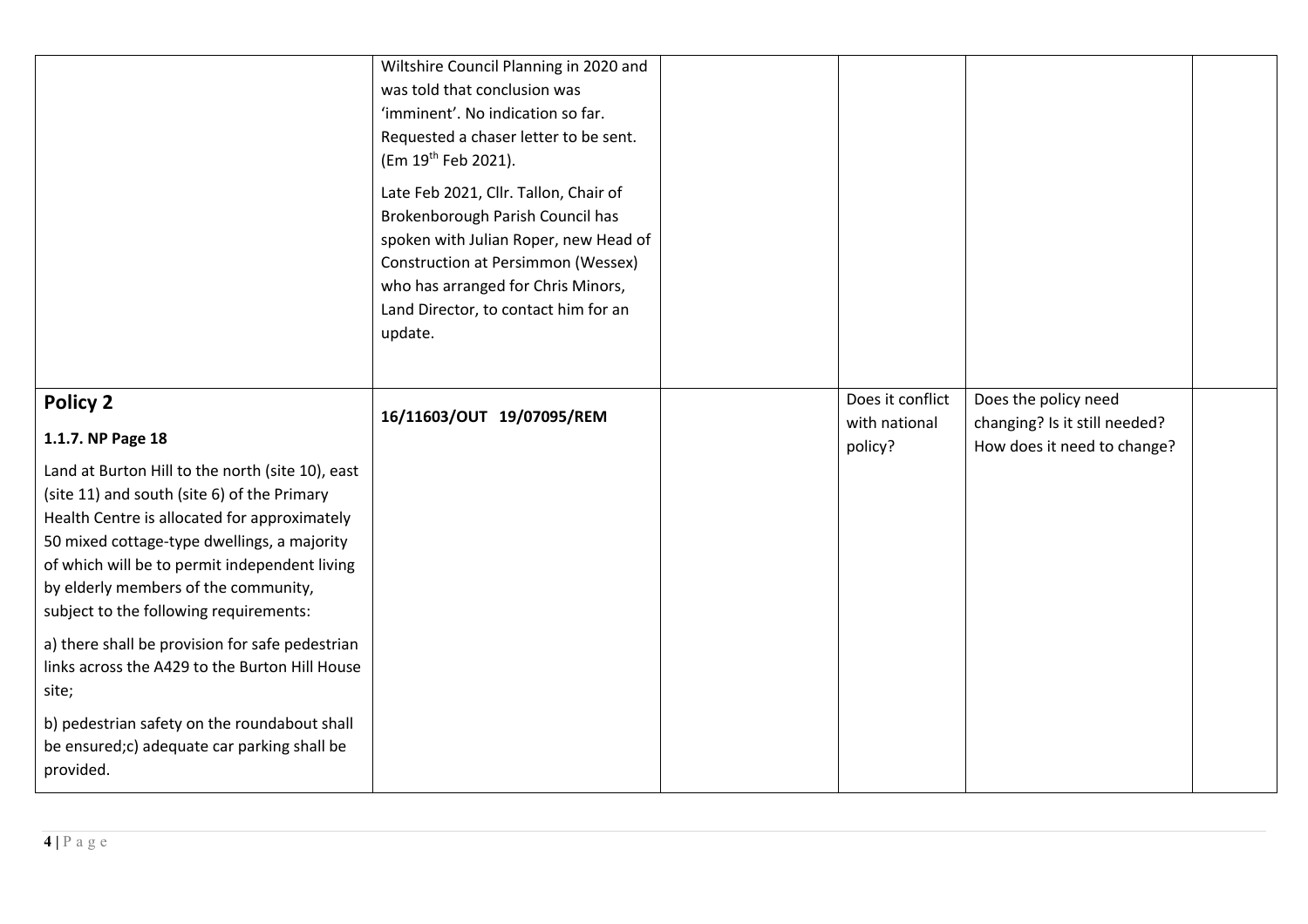| Policy 3<br>1.2.1. NP Page 21<br>Housing development in each of the two<br>designated small villages within the Plan Area<br>(Milbourne and Corston) shall be on 'windfall'<br>sites and the number of dwellings should<br>ideally not exceed single figures in order to<br>preserve the rural character of the villages<br>(WC Core Strategy requirement was for a                                       |  | Does it conflict<br>with national<br>policy? | Does the policy need<br>changing? Is it still needed?<br>How does it need to change? |  |
|-----------------------------------------------------------------------------------------------------------------------------------------------------------------------------------------------------------------------------------------------------------------------------------------------------------------------------------------------------------------------------------------------------------|--|----------------------------------------------|--------------------------------------------------------------------------------------|--|
| minimum of 151 additional homes until<br>2026, opportunities existed at time NP was<br>made to potentially deliver 182 dwellings<br>across the area).                                                                                                                                                                                                                                                     |  |                                              |                                                                                      |  |
| Policy 4<br>2.1.3 NP Page 24                                                                                                                                                                                                                                                                                                                                                                              |  |                                              |                                                                                      |  |
| Planning applications for new housing,<br>including conversions, must be tested against<br>the current evidence of local demand and<br>supply from sources including Wiltshire<br>Council population forecasts, the Social<br>Housing Register, the Strategic Housing<br>Market Assessment and the most recent<br>Neighbourhood Survey. Tables 2.1.1 and<br>2.1.2, above, are derived from this evidence. |  |                                              |                                                                                      |  |
| <b>Policy 5</b>                                                                                                                                                                                                                                                                                                                                                                                           |  |                                              |                                                                                      |  |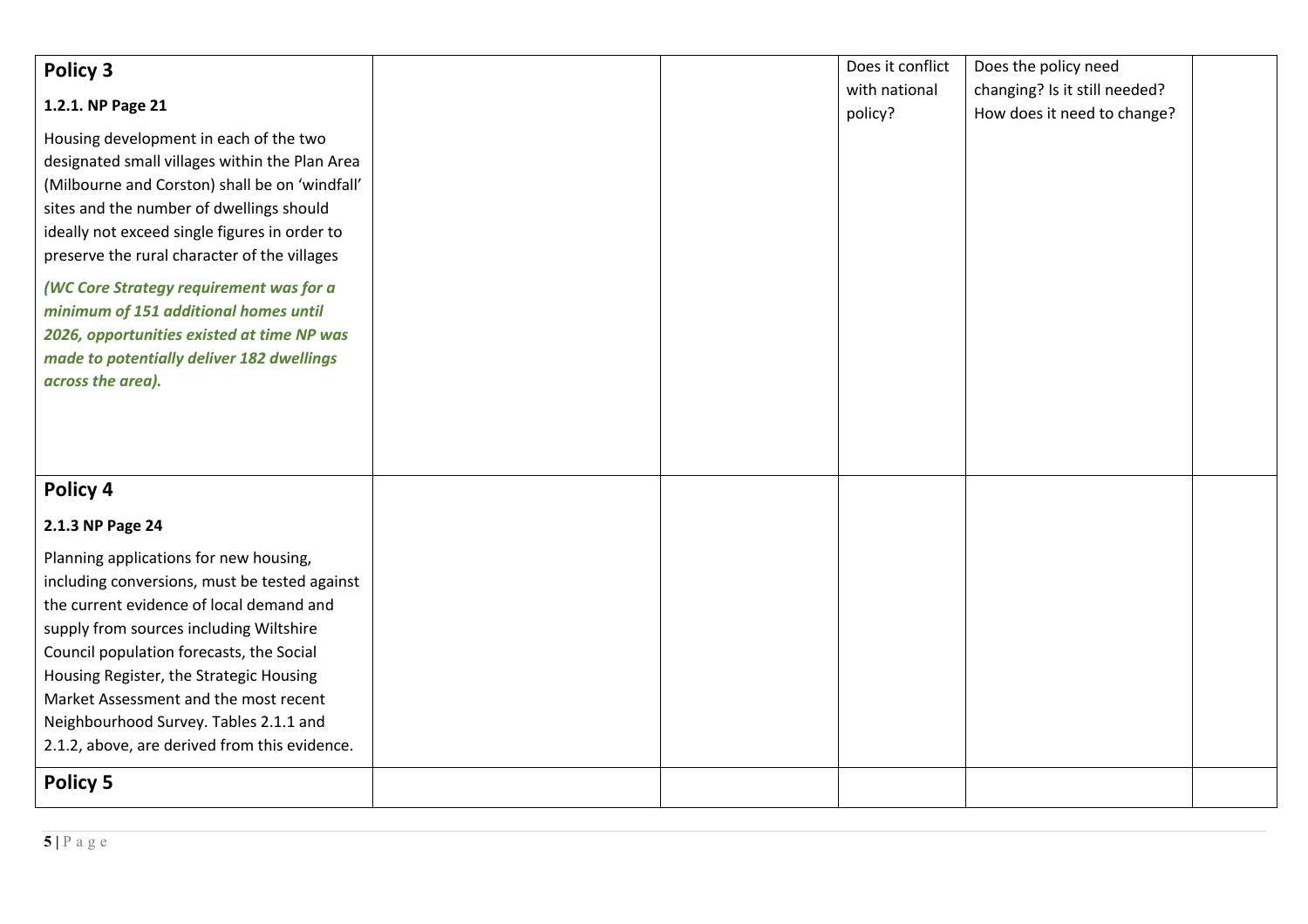| 2.1.3 NP Page 24<br>Planning applications for new housing,<br>including conversions, should be assessed<br>against the demand net of cumulative<br>consents given in the period, not the gross<br>demand identified at the beginning of the<br>period |                                                                                                                                                                                                                                                                                                                                                                                                                                                                                                                                                                                                                                                                                                                                                    |            |           |           |  |
|-------------------------------------------------------------------------------------------------------------------------------------------------------------------------------------------------------------------------------------------------------|----------------------------------------------------------------------------------------------------------------------------------------------------------------------------------------------------------------------------------------------------------------------------------------------------------------------------------------------------------------------------------------------------------------------------------------------------------------------------------------------------------------------------------------------------------------------------------------------------------------------------------------------------------------------------------------------------------------------------------------------------|------------|-----------|-----------|--|
| Policy 6<br>2.2.3 NP Page 27<br>The redundant Burnham House site is<br>allocated for redevelopment to provide<br>approximately 50 dwellings as the first choice<br>for Extra Care Housing.                                                            | 15/08205/DEM 14/08832/FUL<br>Burnham Court - Planning Decision -<br>Friday 24 July 2015 (Approved with<br>Conditions).<br>Built in 2017. Run by Abbeyfield<br>Society. 49 self-contained flats,<br>comprising 41 two-bedroom homes<br>and eight one-bedroom properties.<br>Comprising of 17 units for private sale<br>(all of which are two-bedroom<br>homes), and 32 for affordable rent (24<br>two-bedroom homes and eight one-<br>bedroom homes). In addition, ground<br>floor communal facilities, comprising<br>of kitchen, lounge, dining room,<br>activity room, hair salon and well-<br>being room. In addition, a reception,<br>office, buggy store, WC and other<br>ancillary accommodation has been<br>provided.<br><b>Burton Hill?</b> | <b>YES</b> | <b>NO</b> | <b>NO</b> |  |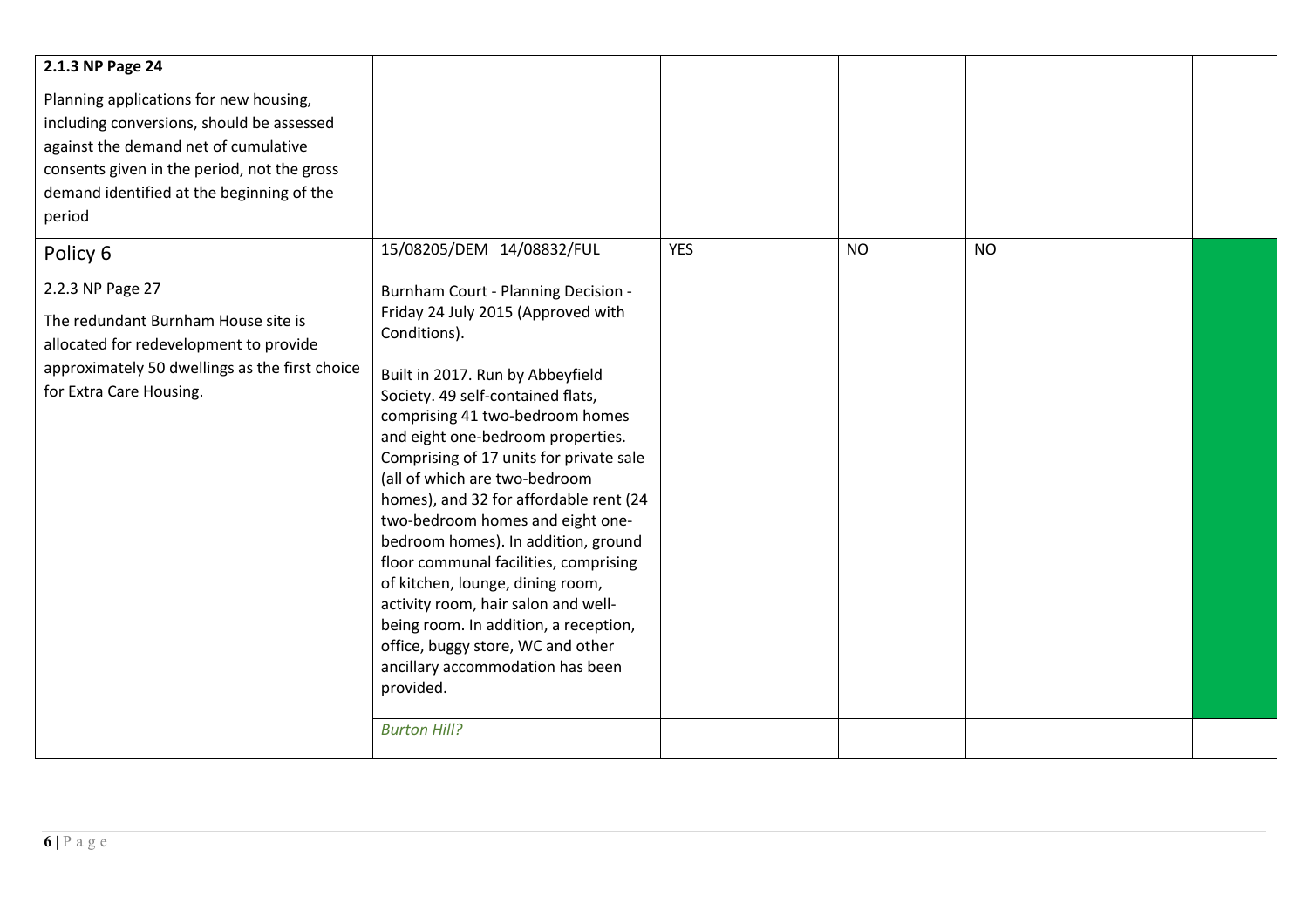| Policy 7                                                                                                                                           | 15/08205/DEM 14/08832/FUL                                                                                                                                 |  |  |
|----------------------------------------------------------------------------------------------------------------------------------------------------|-----------------------------------------------------------------------------------------------------------------------------------------------------------|--|--|
| 2.2.3 NP Page 27<br>Planning permission will be granted for the<br>development of dementia - specific<br>accommodation on suitable new sites or by | Burnham Court - Planning Decision -<br>Friday 24 July 2015 (Approved with<br>Conditions). 49 units plus other<br>rooms/ facilities. Built in 2017.        |  |  |
| the extension of an existing care home or site<br>of older people's housing.                                                                       | <b>Burton Hill?</b>                                                                                                                                       |  |  |
| Policy 8                                                                                                                                           | 15/08205/DEM 14/08832/FUL                                                                                                                                 |  |  |
| 2.2.3 NP Page 27<br>All new accommodation for older people<br>must be well connected with the town.                                                | Burnham Court - Planning Decision -<br>Friday 24 July 2015 (Approved with<br>Conditions). 49 units plus other<br>rooms/ facilities. Built in 2017.        |  |  |
|                                                                                                                                                    | <b>Burton Hill?</b>                                                                                                                                       |  |  |
| Policy 9                                                                                                                                           | 15/08205/DEM 14/08832/FUL                                                                                                                                 |  |  |
| 2.2.3 NP Page 27<br>All new housing for older people must be<br>sustainable.                                                                       | <b>Burnham Court - Planning Decision -</b><br>Friday 24 July 2015 (Approved with<br>Conditions). 49 units plus other<br>rooms/ facilities. Built in 2017. |  |  |
|                                                                                                                                                    | <b>Burton Hill?</b>                                                                                                                                       |  |  |
|                                                                                                                                                    |                                                                                                                                                           |  |  |